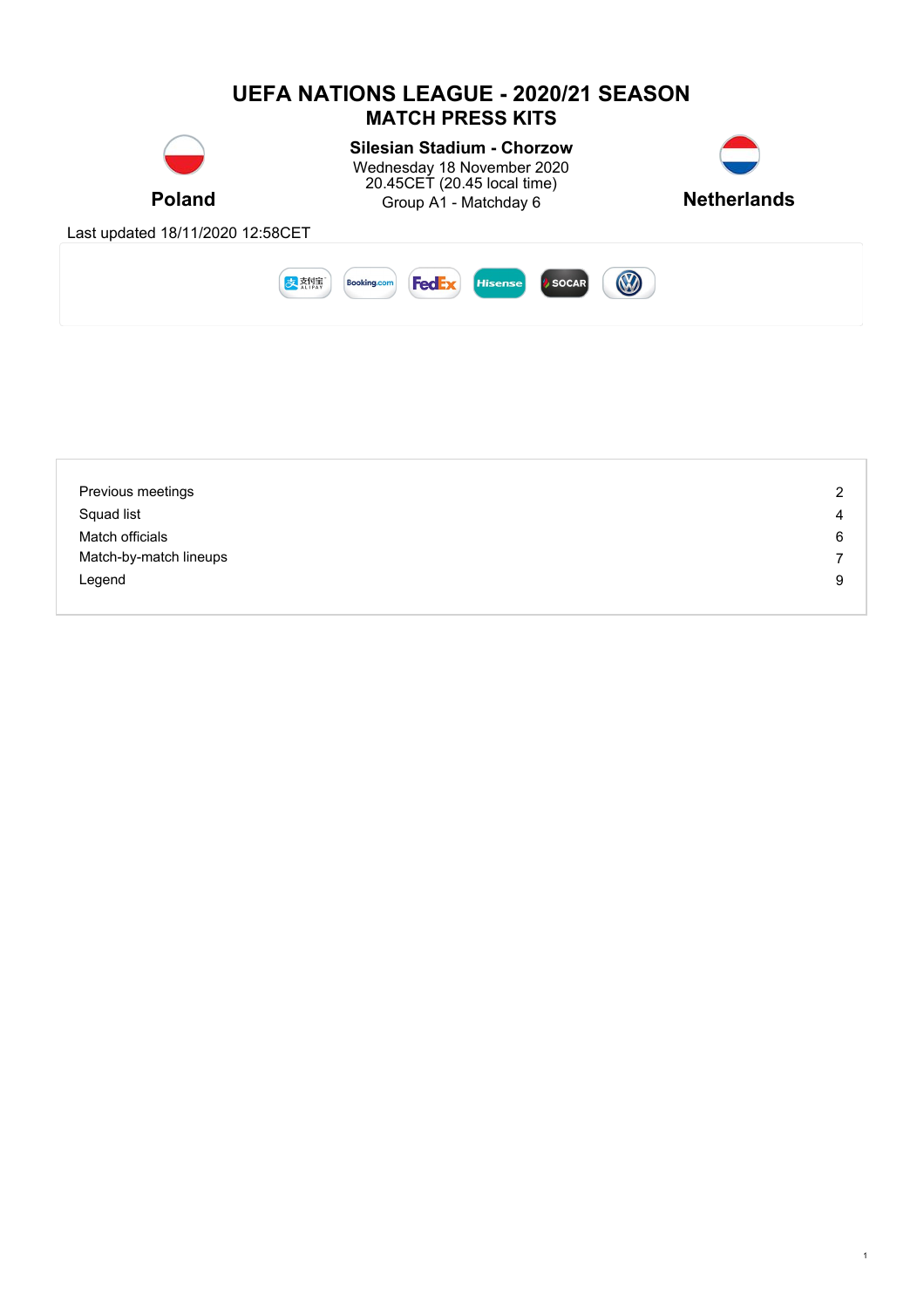# **Previous meetings**

# **Head to Head**

# **UEFA Nations League**

## **FIFA World Cup**

| <b>Date</b> | <b>Stage</b><br>reached | <b>Match</b>                            | <b>Result</b> | <b>Venue</b> | <b>Goalscorers</b>                                  |  |
|-------------|-------------------------|-----------------------------------------|---------------|--------------|-----------------------------------------------------|--|
|             |                         | 17/11/1993 QR (GS) Poland - Netherlands | $1 - 3$       | Poznan       | Bergkamp 10, 57, R.<br>de Boer 88                   |  |
|             |                         | 14/10/1992 QR (GS) Netherlands - Poland | $2 - 2$       | Rotterdam    | Van Vossen 43, 47;<br>Kozminski 18,<br>Kowalczyk 22 |  |

#### **1988 UEFA European Championship**

| <b>Date</b> | <b>Stage</b><br>reached | <b>Match</b>                              | <b>Result</b> | Venue     | <b>Goalscorers</b> |
|-------------|-------------------------|-------------------------------------------|---------------|-----------|--------------------|
|             |                         | $14/10/1987$ PR (GS) Poland - Netherlands | $0 - 2$       | Zabrze    | Gullit 30, 38      |
|             |                         | 19/11/1986 PR (GS) Netherlands - Poland   | $0 - 0$       | Amsterdam |                    |

## **1980 UEFA European Championship**

| <b>Date</b>        | <b>Stage</b><br>reached | <b>Match</b>                              | <b>Result</b> | Venue     | <b>Goalscorers</b>         |
|--------------------|-------------------------|-------------------------------------------|---------------|-----------|----------------------------|
|                    |                         | $17/10/1979$ PR (GS) Netherlands - Poland | ı.,           | Amsterdam | Stevens 65; Rudy 39        |
| 02/05/1979 PR (GS) |                         | <b>Poland</b> - Netherlands               | $2 - 0$       | Chorzow   | Boniek 19, Mazur 64<br>(P) |

# **1976 UEFA European Championship**

| <b>Date</b> | <b>Stage</b><br>reached | <b>Match</b>                                     | <b>Result</b> | <b>Venue</b> | <b>Goalscorers</b>                                               |  |  |  |
|-------------|-------------------------|--------------------------------------------------|---------------|--------------|------------------------------------------------------------------|--|--|--|
|             |                         | $15/10/1975$ PR (GS) Netherlands - Poland        | $3-0$         | Amsterdam    | Neeskens 16, Geels<br>47, Thijssen 59                            |  |  |  |
|             |                         | $10/09/1975$ PR (GS) <b>Poland</b> - Netherlands | $4 - 7$       | Chorzow      | Lato 14, Gadocha 44,<br>Szarmach 63, 77; W.<br>van de Kerkhof 81 |  |  |  |

## **FIFA World Cup**

| <b>Date</b>        | <b>Stage</b><br>reached | <b>Match</b>                                   | <b>Result</b> | <b>Venue</b> | <b>Goalscorers</b>                  |  |
|--------------------|-------------------------|------------------------------------------------|---------------|--------------|-------------------------------------|--|
|                    |                         | 07/09/1969 QR (GS) <b>Poland</b> - Netherlands | 2-1           | Chorzow      | Jarosik 57, Lubanski<br>67; Wery 19 |  |
| 07/05/1969 QR (GS) |                         | Netherlands - Poland                           | 1-0           | Rotterdam    | Roggeveen 89                        |  |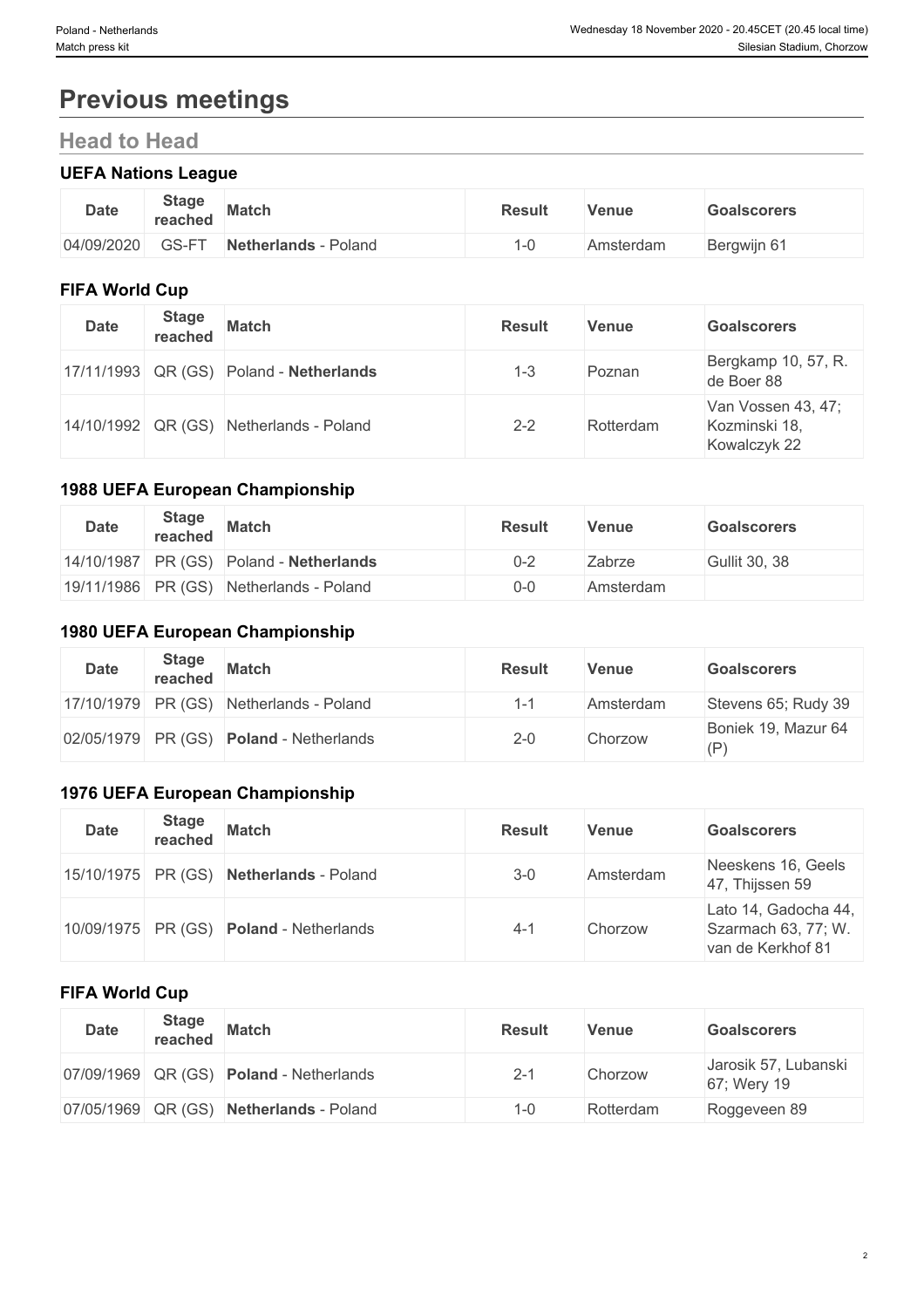|             |      | Qualifying | <b>Final</b><br>tournament |                                                         |  |
|-------------|------|------------|----------------------------|---------------------------------------------------------|--|
|             | Home | Away       |                            |                                                         |  |
|             |      |            |                            | PId W D L PId W D L PId W D L PId W D L PId W D L GF GA |  |
| Total       |      |            |                            |                                                         |  |
| Poland      |      |            |                            | 5 3 0 2 5 0 3 2 1 0 0 1 16 3 6 7 16 22                  |  |
| Netherlands |      |            |                            | 5 2 3 0 5 2 0 3 1 1 0 0 16 7 6 3 22 16                  |  |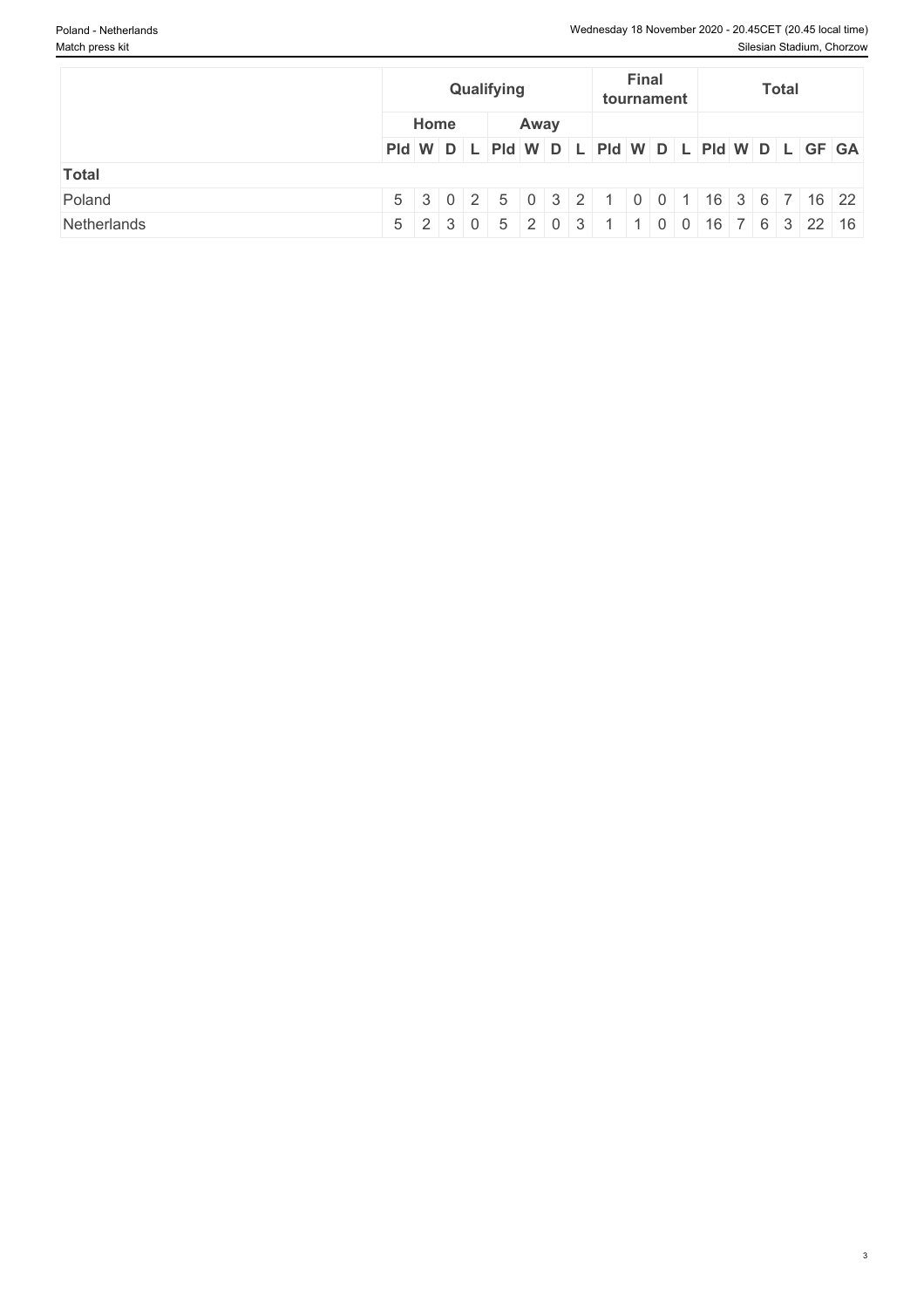# **Squad list**

## **Poland**

|                         |               |     |                             |                          | League phase |                         |                     |  |
|-------------------------|---------------|-----|-----------------------------|--------------------------|--------------|-------------------------|---------------------|--|
| No. Player              | <b>DoB</b>    | Age | Club                        | D                        |              |                         | <b>Pld Gls</b>      |  |
| <b>Goalkeepers</b>      |               |     |                             |                          |              |                         |                     |  |
| Wojciech Szczęsny       | 18/04/1990 30 |     | Juventus                    | $\overline{\phantom{a}}$ |              | $\mathfrak{S}$          | $\mathsf{0}$        |  |
| 12 Łukasz Skorupski     | 05/05/1991 29 |     | Bologna                     | $\overline{\phantom{a}}$ |              | 0                       | $\mathsf{O}$        |  |
| 22 Łukasz Fabiański     | 18/04/1985 35 |     | West Ham                    | $\overline{\phantom{a}}$ |              | 2 <sup>1</sup>          | $\mathsf 0$         |  |
| <b>Defenders</b>        |               |     |                             |                          |              |                         |                     |  |
| 3 Sebastian Walukiewicz | 05/04/2000 20 |     | Cagliari                    | $\overline{\phantom{a}}$ |              | 1                       | $\mathsf 0$         |  |
| 4 Tomasz Kędziora       | 11/06/1994 26 |     | Dynamo Kyiv                 | $\overline{\phantom{a}}$ |              | 4                       | $\mathsf 0$         |  |
| 5 Jan Bednarek          |               |     | 12/04/1996 24 Southampton - |                          |              | 4                       | $\overline{0}$      |  |
| 13 Maciej Rybus         | 19/08/1989 31 |     | Lokomotiv<br>Moskva         |                          |              | $\mathbf{1}$            | $\mathbf 0$         |  |
| 15 Kamil Glik           | 03/02/1988 32 |     | Benevento                   | $\overline{\phantom{a}}$ |              | 5                       | $\mathbf 1$         |  |
| 16 Arkadiusz Reca       | 17/06/1995 25 |     | Crotone                     | $\bar{a}$                |              | $\overline{2}$          | $\mathsf{O}$        |  |
| 18 Bartosz Bereszyński  | 12/07/1992 28 |     | Sampdoria                   | $\overline{\phantom{a}}$ |              | $\overline{4}$          | $\mathsf{O}$        |  |
| <b>Midfielders</b>      |               |     |                             |                          |              |                         |                     |  |
| 2 Paweł Bochniewicz     | 30/01/1996 24 |     | Heerenveen                  | $\overline{\phantom{a}}$ |              | $\overline{0}$          | $\mathsf 0$         |  |
| 6 Przemysław Płacheta   | 23/03/1998 22 |     | Norwich                     | $\equiv$                 |              | $\overline{0}$          | $\mathsf 0$         |  |
| 8 Karol Linetty         | 02/02/1995 25 |     | Torino                      | $\equiv$                 |              | $\overline{4}$          | $\mathbf 1$         |  |
| 10 Grzegorz Krychowiak  | 29/01/1990 30 |     | Lokomotiv<br>Moskva         | $\overline{\phantom{a}}$ |              | 4                       | $\overline{0}$      |  |
| 11 Kamil Grosicki       | 08/06/1988 32 |     | <b>West Brom</b>            | $\overline{\phantom{a}}$ |              | 5                       | $\mathbf{1}$        |  |
| 14 Mateusz Klich        | 13/06/1990 30 |     | Leeds                       | $\overline{\phantom{a}}$ |              | 4                       | $\mathsf{O}\xspace$ |  |
| 17 Jakub Moder          | 07/04/1999 21 |     | Lech                        | $\bar{a}$                |              | 3                       | $\mathsf{O}\xspace$ |  |
| 19 Sebastian Szymański  | 10/05/1999 21 |     | Dynamo<br>Moscow            | $\overline{\phantom{a}}$ |              | 4                       | $\mathbf 0$         |  |
| 20 Piotr Zieliński      | 20/05/1994 26 |     | Napoli                      | $\overline{\phantom{a}}$ |              | 3                       | $\mathsf{O}$        |  |
| 21 Kamil Jóźwiak        | 22/04/1998 22 |     | Derby                       | $\overline{\phantom{a}}$ |              | 5                       | $\mathsf 0$         |  |
| <b>Forwards</b>         |               |     |                             |                          |              |                         |                     |  |
| 7 Arkadiusz Milik       | 28/02/1994 26 |     | Napoli                      | $\overline{\phantom{a}}$ |              | 5                       | $\overline{0}$      |  |
| 9 Robert Lewandowski    | 21/08/1988 32 |     | Bayern                      | $\overline{\phantom{a}}$ |              | $\mathfrak{S}% _{k}(G)$ | $\overline{2}$      |  |
| 23 Krzysztof Piątek     | 01/07/1995 25 |     | Hertha                      |                          |              | $2 \mid$                | $\overline{0}$      |  |
| Coach                   |               |     |                             |                          |              |                         |                     |  |
| Jerzy Brzęczek          | 18/03/1971 49 |     |                             |                          |              | 5 <sup>1</sup>          | $\overline{0}$      |  |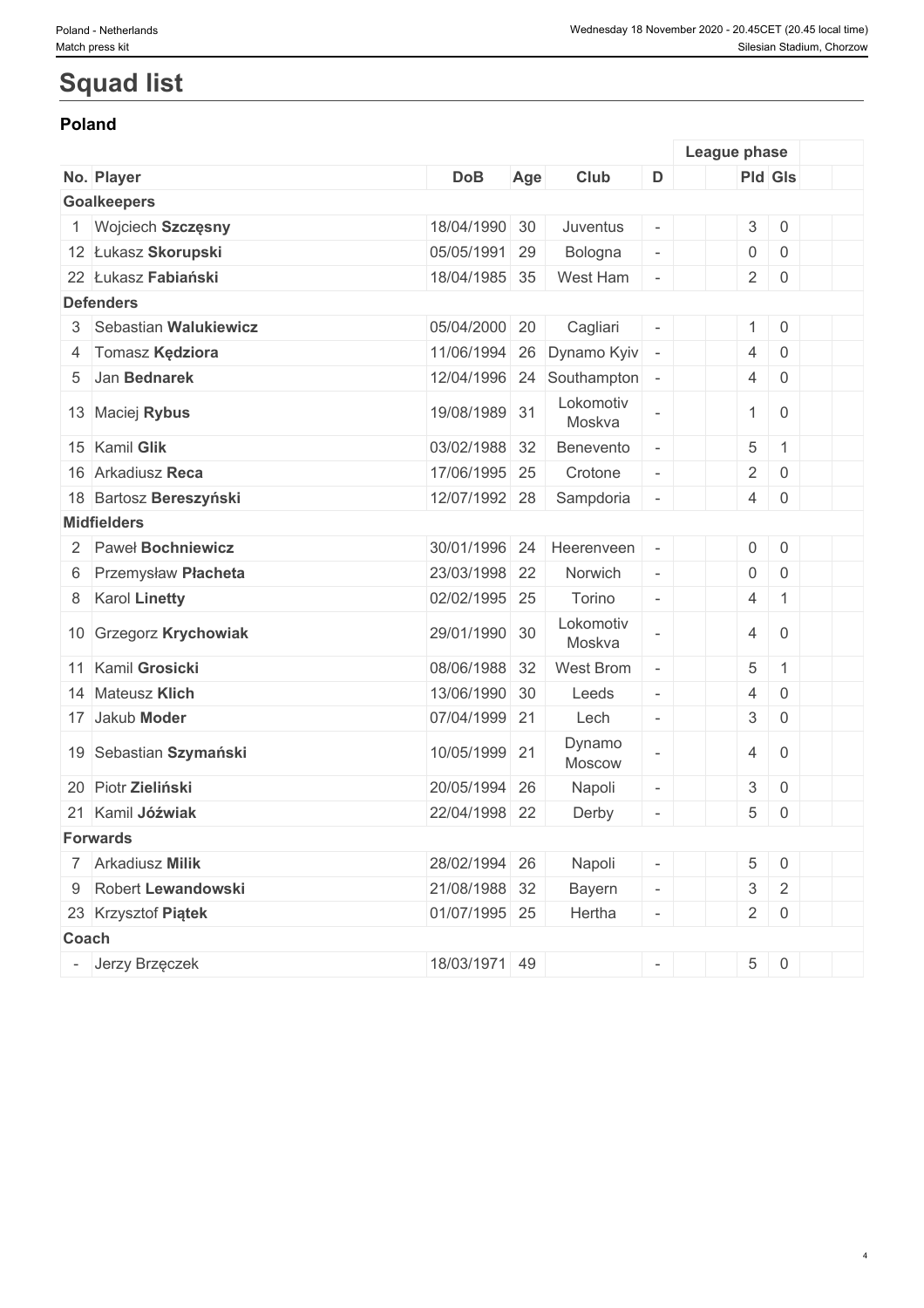### **Netherlands**

|       |                       |               |     |                   |                             | League phase              |                     |  |
|-------|-----------------------|---------------|-----|-------------------|-----------------------------|---------------------------|---------------------|--|
|       | No. Player            | <b>DoB</b>    | Age | Club              | D                           |                           | Pld Gls             |  |
|       | <b>Goalkeepers</b>    |               |     |                   |                             |                           |                     |  |
|       | 1 Tim Krul            | 03/04/1988 32 |     | Norwich           |                             | $\mathbf{1}$              | $\mathbf 0$         |  |
|       | 13 Marco Bizot        | 10/03/1991 29 |     | AZ Alkmaar        | $\omega$                    | $\mathsf{O}\xspace$       | $\mathbf 0$         |  |
|       | 23 Joël Drommel       | 16/11/1996 24 |     | Twente            | $\overline{\phantom{a}}$    | $\mathsf{O}\xspace$       | $\mathbf 0$         |  |
|       | <b>Defenders</b>      |               |     |                   |                             |                           |                     |  |
|       | 2 Hans Hateboer       | 09/01/1994 26 |     | Atalanta          | $\overline{\phantom{a}}$    | 5                         | $\mathsf{O}\xspace$ |  |
|       | 3 Joël Veltman        | 15/01/1992 28 |     | <b>Brighton</b>   | $\mathcal{L}_{\mathcal{A}}$ | $\sqrt{3}$                | $\mathbf 0$         |  |
|       | 4 Sven Botman         | 12/01/2000 20 |     | LOSC              | $\overline{\phantom{a}}$    | $\mathsf{O}\xspace$       | $\mathbf 0$         |  |
|       | 5 Patrick van Aanholt | 29/08/1990 30 |     | Crystal<br>Palace |                             | $\mathbf{1}$              | $\overline{0}$      |  |
|       | 6 Stefan de Vrij      | 05/02/1992 28 |     | Internazionale    | $\bar{a}$                   | $\sqrt{3}$                | $\mathbf 0$         |  |
|       | 12 Owen Wijndal       | 28/11/1999    | 20  | AZ Alkmaar        | $\equiv$                    | $\mathbf{1}$              | $\,0\,$             |  |
|       | 17 Daley Blind        | 09/03/1990 30 |     | Ajax              | $\overline{\phantom{a}}$    | $\ensuremath{\mathsf{3}}$ | $\,0\,$             |  |
|       | 22 Denzel Dumfries    | 18/04/1996 24 |     | <b>PSV</b>        | $\overline{\phantom{a}}$    | $\mathsf 3$               | $\mathbf 0$         |  |
|       | <b>Midfielders</b>    |               |     |                   |                             |                           |                     |  |
|       | 8 Georginio Wijnaldum | 11/11/1990 30 |     | Liverpool         | $\overline{\phantom{a}}$    | 5                         | $\sqrt{2}$          |  |
|       | 11 Quincy Promes      | 04/01/1992 28 |     | Ajax              | $\overline{\phantom{a}}$    | $\overline{4}$            | $\mathbf 0$         |  |
|       | 14 Ryan Gravenberch   | 16/05/2002 18 |     | Ajax              | $\overline{\phantom{a}}$    | $\mathbf 0$               | $\mathbf 0$         |  |
|       | 15 Davy Klaassen      | 21/02/1993 27 |     | Ajax              | $\overline{\phantom{a}}$    | $\mathbf{1}$              | $\mathbf 0$         |  |
|       | 16 Calvin Stengs      | 18/12/1998 21 |     | AZ Alkmaar        | $\omega$                    | $\mathbf{1}$              | $\mathbf 0$         |  |
|       | 20 Donny van de Beek  | 18/04/1997 23 |     | Man. United       |                             | $\overline{4}$            | $\mathbf{1}$        |  |
|       | 21 Frenkie de Jong    | 12/05/1997 23 |     | Barcelona         | $\overline{\phantom{a}}$    | 5                         | $\mathsf{O}\xspace$ |  |
|       | <b>Forwards</b>       |               |     |                   |                             |                           |                     |  |
|       | 7 Steven Berghuis     | 19/12/1991 28 |     | Feyenoord         | $\equiv$                    | $\overline{2}$            | $\overline{0}$      |  |
|       | 9 Donyell Malen       | 19/01/1999 21 |     | <b>PSV</b>        | $\equiv$                    | $\mathbf{1}$              | $\overline{0}$      |  |
|       | 10 Memphis Depay      | 13/02/1994 26 |     | Lyon              | $\overline{\phantom{a}}$    | $\overline{4}$            | $\mathbf{1}$        |  |
|       | 19 Luuk de Jong       | 27/08/1990 30 |     | Sevilla           | $\overline{\phantom{a}}$    | 5                         | $\mathbf 0$         |  |
| Coach |                       |               |     |                   |                             |                           |                     |  |
|       | - Frank de Boer       | 15/05/1970 50 |     |                   | $\overline{\phantom{a}}$    | $\mathfrak{S}$            | $\,0\,$             |  |
|       |                       |               |     |                   |                             |                           |                     |  |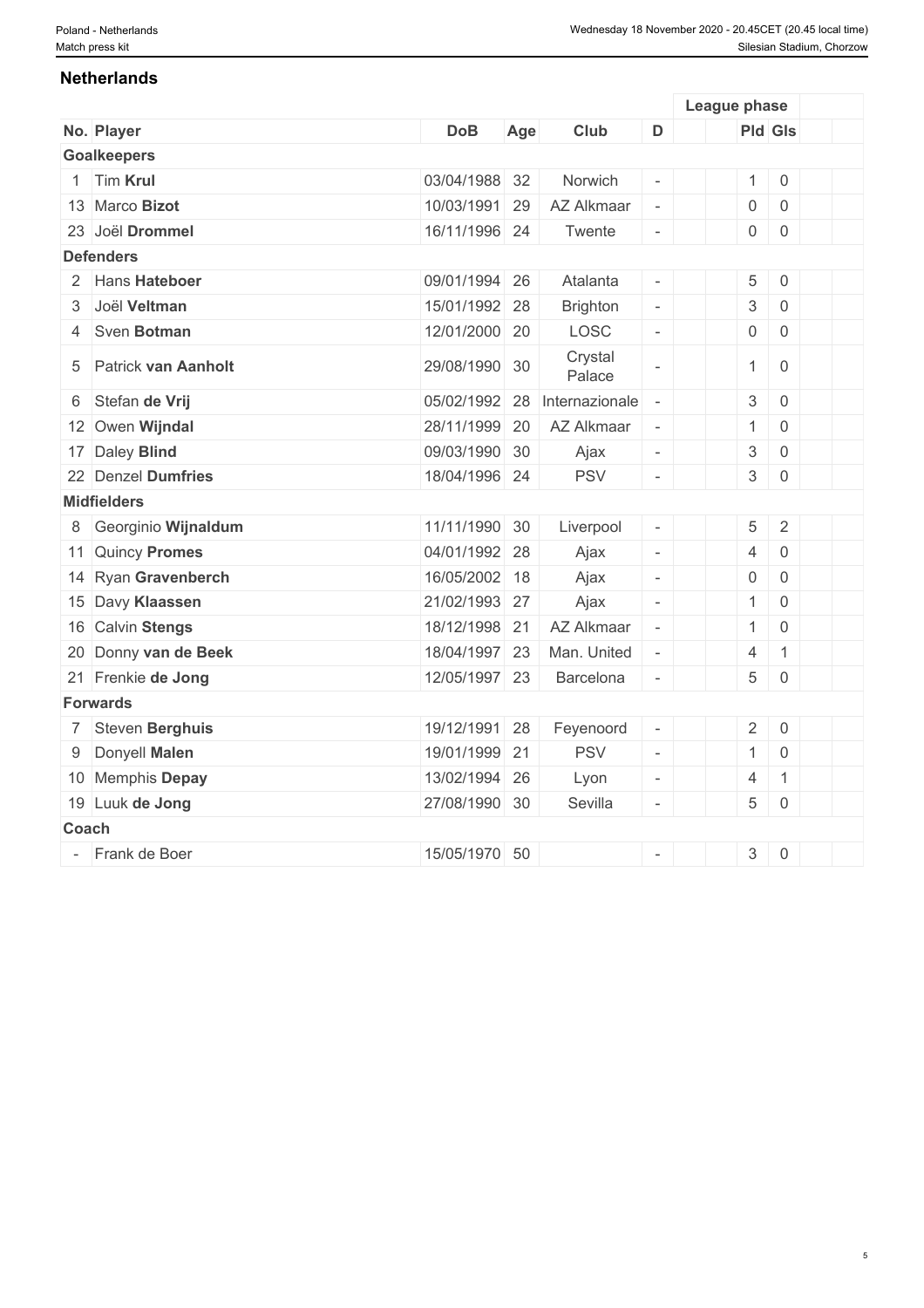# **Match officials**

| <b>Referee</b>               | Orel Grinfeld (ISR)                  |  |
|------------------------------|--------------------------------------|--|
| <b>Assistant referees</b>    | Roy Hassan (ISR), Idan Yarkoni (ISR) |  |
| <b>Fourth official</b>       | Gal Leibovitz (ISR)                  |  |
| <b>UEFA Delegate</b>         | Aristeidis Stavropoulos (GRE)        |  |
| <b>UEFA Referee observer</b> | William Young (SCO)                  |  |
|                              |                                      |  |

# **Referee**

| Name                 | of birth<br>Date | <b>UEFA</b><br>matches         |
|----------------------|------------------|--------------------------------|
| <b>Orel Grinfeld</b> | 1/08/1981        | <sub>04</sub><br>$\sim$ $\sim$ |

# **UEFA Nations League matches between the two teams**

No such matches refereed

# **Other matches involving teams from either of the two countries involved in this match**

| <b>Date</b> | <b>Competition</b> | <b>Stage</b><br>reached | <b>Home Away</b>                         | <b>Result</b> | <b>Venue</b> |
|-------------|--------------------|-------------------------|------------------------------------------|---------------|--------------|
| 15/03/2016  | <b>UYL</b>         | QF                      | Chelsea FC AFC Ajax                      | $-0$          | Surrey       |
| 28/11/2019  | UEL                | GS                      | Sporting Clube de Portugal PSV Eindhoven | $4 - 0$       | Lisbon       |
| 15/09/2020  | UCL                | 3QR                     | FC Dynamo Kyiv AZ Alkmaar                | $2 - 0$       | Kyiv         |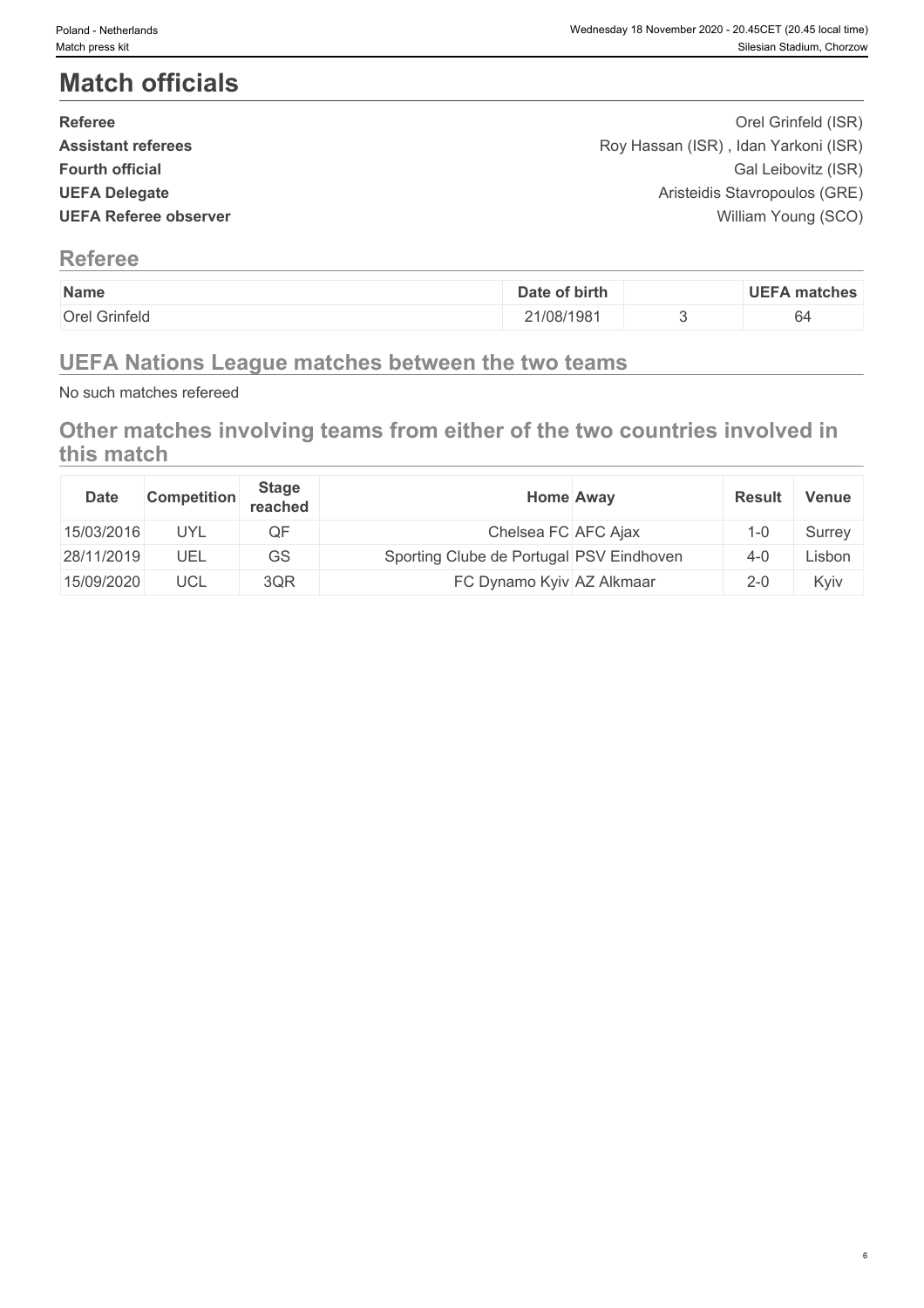# **Match-by-match lineups**

# **Poland**

## **UEFA Nations League - Group stage – final tournament**

### **Group A1**

| <b>Team</b>            | Pid W D L GF GA Pts |  |  |                             |
|------------------------|---------------------|--|--|-----------------------------|
| Italy                  |                     |  |  | 5 2 3 0 5 2 9               |
| Netherlands            |                     |  |  | $5$   2   2   1   5   3   8 |
| Poland                 |                     |  |  | $5$   2   1   2   5   4   7 |
| Bosnia and Herzegovina |                     |  |  | 5023392                     |

#### **Matchday 1** (04/09/2020)

## **Netherlands 1-0 Poland**

**Goals:** 1-0 Bergwijn 61

**Poland:** Szczęsny, Kędziora, Bednarek, Krychowiak, Klich, Glik, Bereszyński, Szymański, Zieliński (77 Moder), Jóźwiak (71 Grosicki), K. Piątek (63 Milik)

#### **Matchday 2** (07/09/2020)

#### **Bosnia and Herzegovina 1-2 Poland**

**Goals:** 1-0 Hajradinović 24 (P) , 1-1 Glik 45, 1-2 Grosicki 67

Poland: Fabiański, Kędziora, Bednarek, Góralski, Milik, Krychowiak (68 Klich), Grosicki (80 Szymański), Rybus, Glik, Zieliński (85 Linetty), Jóźwiak

#### **Matchday 3** (11/10/2020)

#### **Poland 0-0 Italy**

**Poland:** Fabiański, Walukiewicz, Kędziora, Lewandowski (82 Linetty), Krychowiak, Klich (70 Milik), Glik, Bereszyński, Szymański (59 Grosicki), Moder, Jóźwiak (82 Karbownik)

#### **Matchday 4** (14/10/2020)

#### **Poland 3-0 Bosnia and Herzegovina**

**Goals:** 1-0 Lewandowski 40, 2-0 Linetty 45+1, 3-0 Lewandowski 52 **Poland:** Szczęsny, Kędziora (72 Bereszyński), Bednarek, Góralski, Linetty, Lewandowski (58 Milik), Grosicki (64 Kądzior), Reca, Klich (64 K. Piątek), Glik, Jóźwiak (72 Karbownik)

#### **Matchday 5** (15/11/2020)

#### **Italy 2-0 Poland**

**Goals:** 1-0 Jorginho 27 (P) , 2-0 Berardi 84 **Poland:** Szczęsny, Bednarek, Linetty (74 Milik), Lewandowski, Krychowiak, Glik, Reca, Moder (46 Góralski), Bereszyński, Szymański (46 Zieliński), Jóźwiak (46 Grosicki)

#### **Matchday 6** (18/11/2020)

Poland-Netherlands

## **Netherlands**

#### **UEFA Nations League - Group stage – final tournament**

#### **Matchday 1** (04/09/2020)

**Netherlands 1-0 Poland Goals:** 1-0 Bergwijn 61

**Netherlands:** Cillessen, Veltman, Van Dijk, Aké, Bergwijn (74 Van de Beek), Wijnaldum, Depay, Promes (92 L. de Jong), Hateboer, De Roon, F. de Jong

#### **Matchday 2** (07/09/2020)

**Netherlands 0-1 Italy Goals:** 0-1 Barella 45+1 **Netherlands:** Cillessen, Veltman, Van Dijk, Aké (81 L. de Jong), Wijnaldum, Depay, Promes, Hateboer (70 Dumfries), De Roon, Van de Beek (57 Bergwijn), F. de Jong

#### **Matchday 3** (11/10/2020)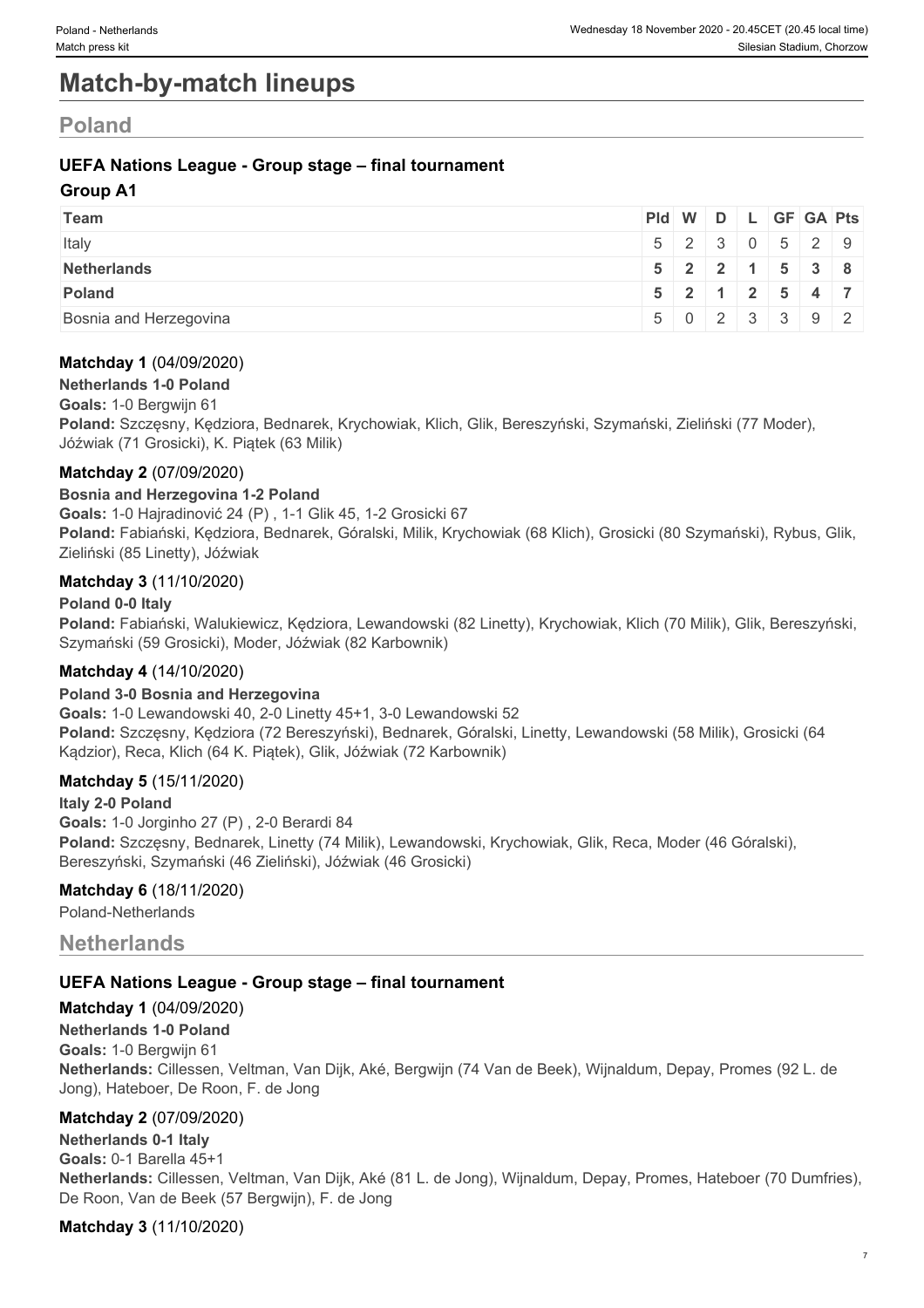#### **Bosnia and Herzegovina 0-0 Netherlands**

**Netherlands:** Cillessen, Van Dijk, De Vrij, Wijnaldum, Malen (70 Berghuis), Promes (86 Babel), De Roon, Blind (86 Aké), L. de Jong, F. de Jong, Dumfries (70 Hateboer)

#### **Matchday 4** (14/10/2020)

#### **Italy 1-1 Netherlands**

**Goals:** 1-0 Lorenzo Pellegrini 16, 1-1 Van de Beek 25 **Netherlands:** Cillessen, Hateboer, Van Dijk, Aké, De Vrij, Wijnaldum, Depay (92 Babel), Blind (77 Veltman), L. de Jong, Van de Beek, F. de Jong

#### **Matchday 5** (15/11/2020)

#### **Netherlands 3-1 Bosnia and Herzegovina**

**Goals:** 1-0 Wijnaldum 6, 2-0 Wijnaldum 14, 3-0 Depay 55, 3-1 Prevljak 63 **Netherlands:** Krul, De Vrij, Berghuis (89 Stengs), Wijnaldum (64 Van de Beek), Depay (79 Promes), Wijndal (79 Van Aanholt), Klaassen, Blind, L. de Jong, F. de Jong, Dumfries (64 Hateboer)

#### **Matchday 6** (18/11/2020)

Poland-Netherlands